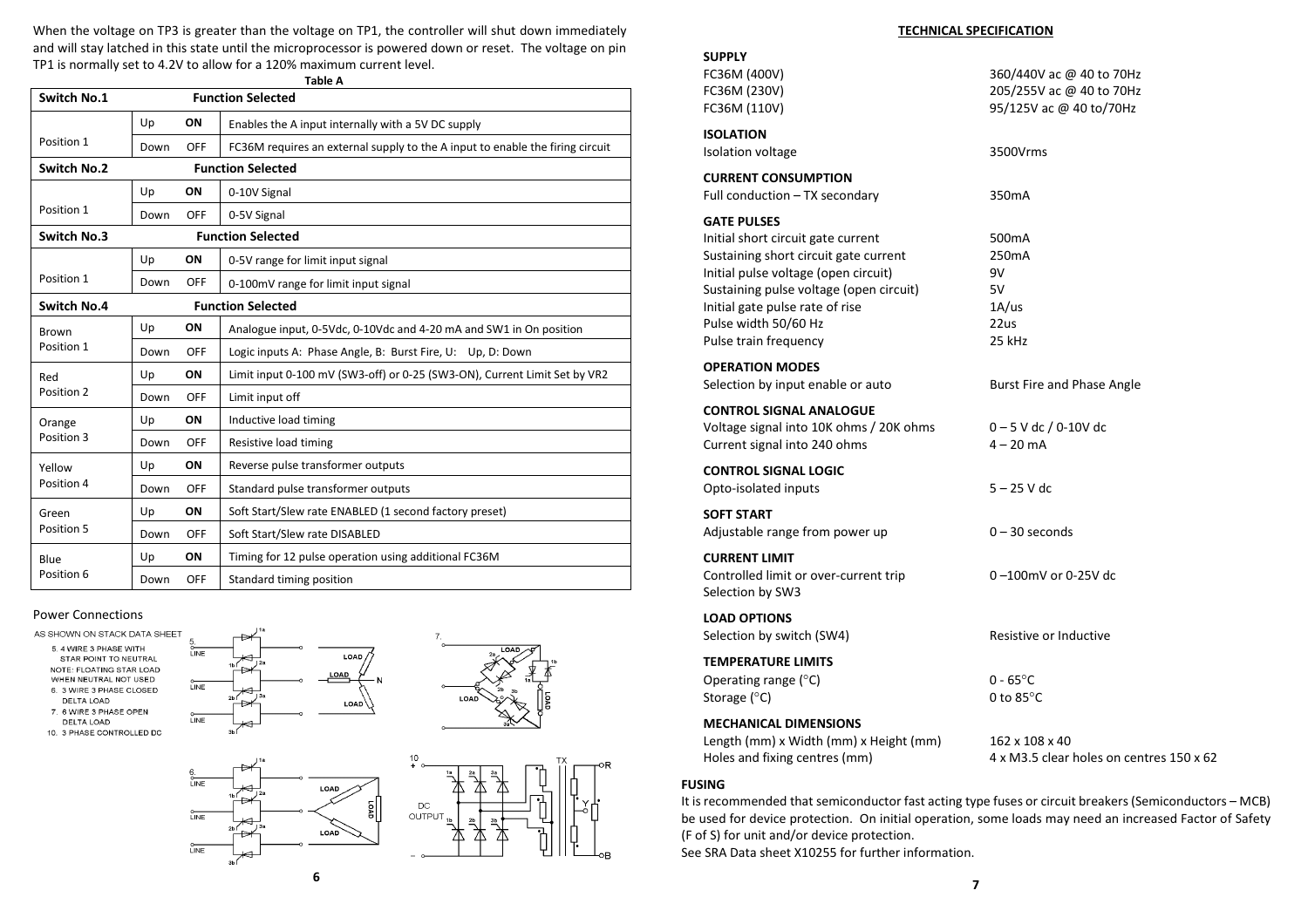### Thyristor Connections



### LOGIC CONTROL INPUT

The logic control inputs are optically isolated and are ideally utilised for remote control in electrically noisy environments. The logic inputs A, B, UP and DOWN are activated by a 5 to 24 V dc signal with respect to terminal C which is 0V. The logic input can also be activated by the 5V dc output from the FC36M via relay switching. For the following logic control options, position No.1 on the 6 way DIL switch (SW4) should be switched to the OFF position. For additional control options see table A.

### Logic control

Maximum power output levels are set by the input voltage at the terminal marked SIG I/P. With, for example, 4V on this input, the output will be limited to a maximum of 80%. Link the SIG I/P terminal to the 5V output terminal for 0-100% control range.

### Phase Angle control

 Option 1 – the switch marked SW1 can be switched to the ON position, which utilises the internal 5V supply. This ON position simply connects terminals A with 5V.

Option 2 – the switch marked SW1 can be switched to the OFF position. The position isolates the inputs and disconnects terminals A from 5V. Inputs A and C then require an external supply between 5 and 24V dc.

### To Increase output power

 The terminal marked UP requires a 5 to 24 V dc supply. Terminal C is 0V. The output power will increase at a rate determined by the ramp setting on VR3 (0-30 seconds). The output will reach its maximum when the ramp time has elapsed. If the UP signal is terminated during the ramp time the output will remain at that level, for example, if ramp time is 10 seconds. UP signal is on for 5 seconds, power output will ramp up to 50%.

### To decrease output power

 The terminal marked DOWN requires a 5 to 24V dc supply. Terminal C is 0V. The output power will decrease at a rate determined by the ramp setting of VR3. The output will decrease to zero should the DOWN signal be maintained. If the DOWN signal is interrupted before the ramp down time has elapsed, the output will stay at that level. Proportional control can be achieved with an on/off signal. This arrangement is particularly useful for temperature controllers, relay switching and PC based process controllers.

### Burst Fire control

The switch marked SW1 should be switched to the OFF position and the terminal marked B should be linked to 5V. Link terminals marked 5V and SIG I/P. For remote Burst Firing control, a 5 to 24V dc signal should be connected between B and C. C is 0V.

### Inductive or Resistive loads

 With switch position 3 on DIL switch No.4 in the OFF position, the firing circuit is configured to control resistive and some slightly inductive loads. When the switch is in the ON position, the firing circuit should be used on inductive (transformer and coil) type loads.

### Current Limit

 The current limit input is designed to operate from either a 0-100mV (SW3–OFF) or 0-25V (SW3–ON) dc input connected between terminals marked LIMIT input and 0V. With maximum current limit feedback signal, adjust VR4 so that approximately 3.5V dc appears on TP3. This voltage is fed into the microprocessor IC6 and compared with the voltage set by VR2 (I SET), which can be measured on TP2. When the voltage on pin TP3 is greater than the voltage on TP2, the controller will start to ramp down until the current reaches the I SET level.

### Current Trip

The current trip is designed to operate from either a 0-100mV (SW3-OFF) or 0-25V (SW3-ON) dc input connected between terminals marked LIMIT input and 0V. With maximum current limit feedback signal, adjust VR4 so that approximately 3.5V dc appears on TP3. This voltage is fed into the microprocessor IC6 and compared with the voltage set by VR1 (I TRIP), which can be measured on TP1.[continued]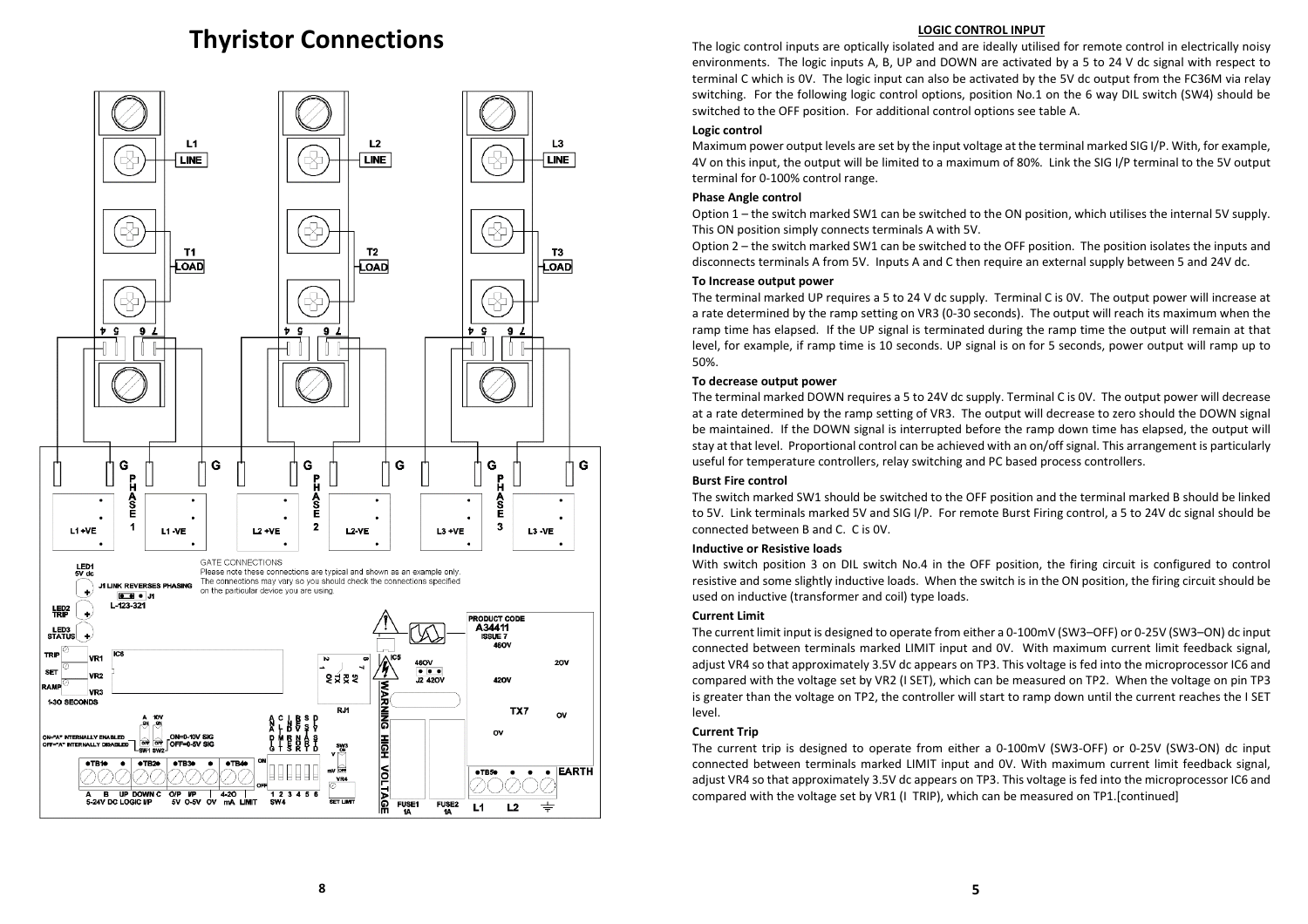### Manual Control

The FC36M firing circuit has a 5Vdc output that can be used to supply the clockwise end of a 5K ohm potentiometer. The wiper is connected to the terminal marked SIG I/P and the counter clockwise end to 0V.

### Voltage control

For control using a remote dc signal the positive input should be connected to the terminal marked SIG I/P and the negative input to be connected to 0V. The input impedance is 10K ohms for 0-5V input and 20K ohms for 0-10V input.

### Current control

For current control connect a 4-20mA dc signal between terminals marked 4-20mA and 0V. This input can also be used as 1-5V dc input. The input impedance is 240 ohms.

### Phase Angle control

Option 1 - the switch marked SW1 should be switched to the on position. This position connects terminals A with 5V.

Option 2 – (see Soft Starting) the switch marked SW1 can be switched to the OFF position. The OFF position isolates the inputs and disconnects terminals A from 5V. Inputs (A and C) then require an external supply between 5 and 24V dc.

### Burst Firing control

 The switch marked SW1 should be switched to the OFF position and the terminal marked B should be linked to5V.

### Phase Angle to Burst Firing control

The switch marked SW1 should be switched to the ON position and terminals A and B should be linked together. The firing circuit will start in phase angle mode and switch to burst mode when the control signal ramps up to the set point. It will stay in the burst mode even if the signal drops below the set point. It will restart in phase angle mode when the unit is switched off or reset.

### Soft Start

When the FC36M is initially powered up the output is inhibited for 0.5 seconds, then the soft start is automatically enabled and the firing circuit will ramp up at a rate determined by VR3 (0-30 seconds). The ramp time relates to full conduction, for example, if the ramp time is set to maximum (30 seconds) and the set point is 50% the controller will ramp to the set point in 15 seconds.

#### Soft Stop and Soft Start after power up

Soft Stop after power up can be achieved by disconnecting the I/P signal. SW4 position No.5 should be switched ON, thus bringing in a preset "slew" rate of 1 second. Other rates of up to 5 seconds can be programmed via a Commander Module. Refer to the Commander Module manual for more information. Whilst the signal is present it will remain in the on state until the signal is removed. Another option is to Enable/Disable the ramp down input. Enabling it will ramp down the output at a rate determined by VR3. Disabling it will ramp up the output up to the level on the SIG I/P terminal,

#### Hard Stop and Hard Start after power up

again at a rate determined by VR3.

Hard Start and Hard Stop after power up can be achieved with the switch marked SW1 in the OFF position and the ramp preset (VR3) turned to the fully clockwise position. When A or B inputs are enabled or disabled and SW4 position No.5 is in the OFF state, the firing circuit will immediately turn on and off.

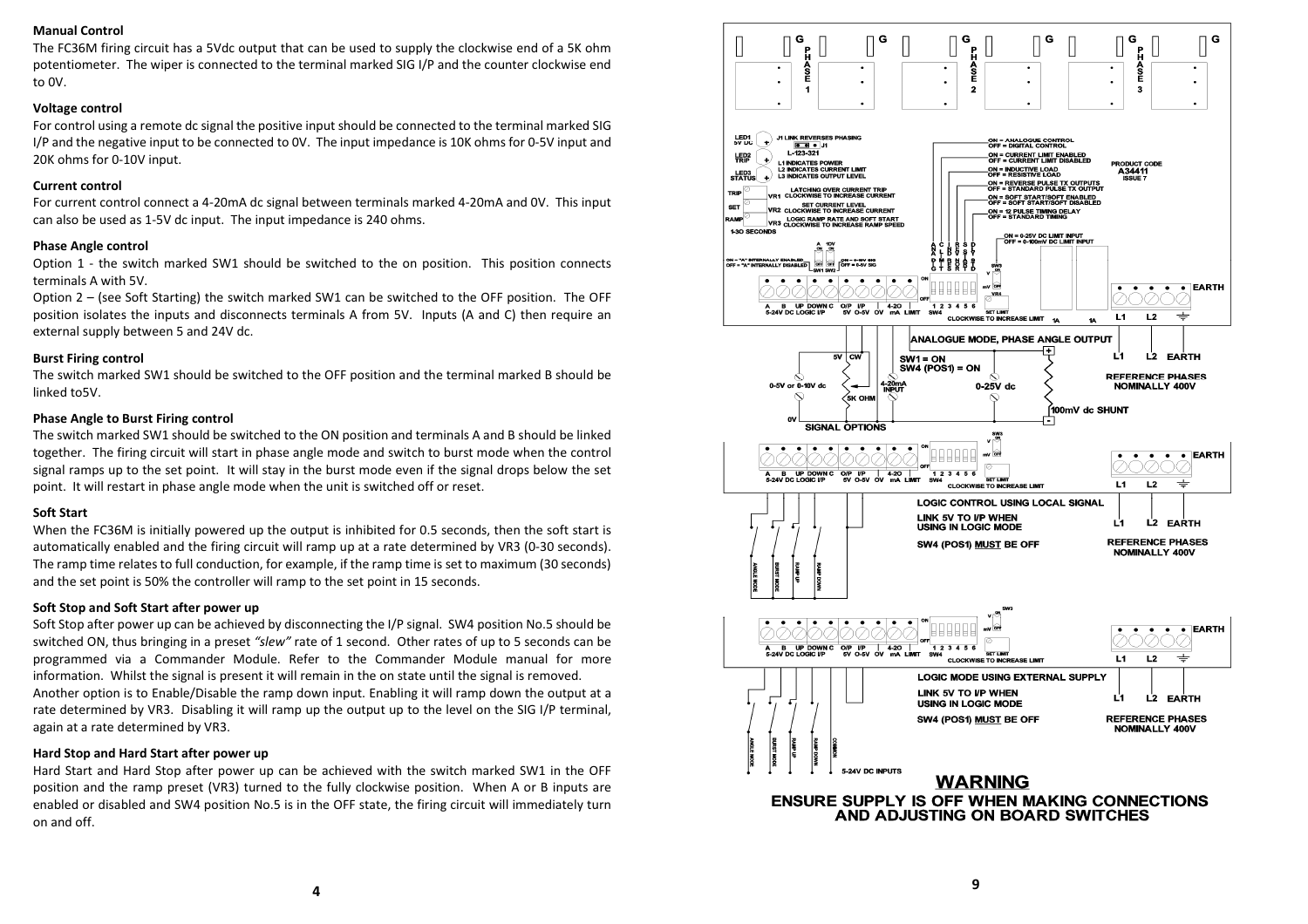### Twelve Pulse Connections



### Application

- • Power Supplies
	- •Half and Fully controlled Rectifiers
	- •AC Motor Control
	- •DC Motor Control
- Soft Starters
- •Heater Controllers
- Induction Generator
- •AC Voltage Regulation
- •Three Phase Transformer Control

Additional Firing boards can be configured to trigger paralleled SCR's for very high current applications or to provide a twelve pulse driver for smooth DC control

### Key Features

Thyristors require a high initial gate current pulse and comparatively wide sustaining pulses to ensure reliable firing, particularly at small phase control angles. The FC36M provides the following firing specifications

- Gate Drive: Picket Fence with a PRF of 25Khz an initial firing pulse of; 8 volts open circuit. 500 mA into 10 Ohms, and sustaining pulses 250mA into 10 Ohms per output. The sustaining pulses are 20 uS Wide.
- High output initial triggering pulses
- Gate isolation to 3500 V rms.
- Adjustable Soft start and soft start times
- Selectable hard start and hard stop
- 50/60 Hz operation auto selection
- Remote Logic input for control in noisy environment 5- 24 V dc
- 3 analogue control inputs 0-5 V 0-10V dc and 4-20mA
- Current control input 0-100 mV
- Over-current limit trip (Latching)
- Adjustable ramp control 0-30 seconds
- Pre-selectable or automatic Phase Angle to Burst Fire control
- Switchable Phase reversal
- Selectable Inductive or Resistive load setting
- Selectable timing delay for use as a twelve pulse driver
- High immunity to mains voltage distortions
- Complete with integral phasing and supply transformer.

### Operating instructions

### APPLICATIONS

The firing circuit responds to voltage or milliamp current signals to produce six,  $60^{\circ}$ spaced high current thyristor gate pulses. Additional boards can be configured for high current parallel gating of additional thyristors and for twelve pulse converters (rectifiers).

### **CONNECTIONS**

The Gate and Cathode outputs have 6.3mm blade terminals. All other connections are made with captive screw and leaf terminal blocks. 0.25mm header connections are provided to connect firing boards for paralleled thyristor drive or 12 pulse configuration.

Note: - J1 Jumper reverses phasing.

### LED INDICATION

Three LED's are used for status and fault indication. LED1 (green) illuminates when the 5 volts dc supply is present.

When SW4 position No 2 is ON, LED 2 (red) will illuminate when the LIMIT input has reached the level set by (I SET)

LED 2 and LED 3 (orange) will alternately flash on a 1 second timebase when the LIMIT input exceeded the value set by VR1 (I TRIP). The FC36M will shut down and will stay latched in this statue until the FC36M is powered down or reset.

Under normal conditions LED 3 is used to indicate the output status. In phase Angle mode, when the control signal is increased, so does the brightness of LED 3. In Burst Fire mode LED 3 will pulse on a one second timebase with a variable mark space (on-off) ratio determined by the control signal.

### ANALOGUE CONTROL INPUTS

For the following analogue control options the 6 way DIL switch (SW4) should have position No.1 switched to the ON position. For additional control options see table A on page 6 of this manual.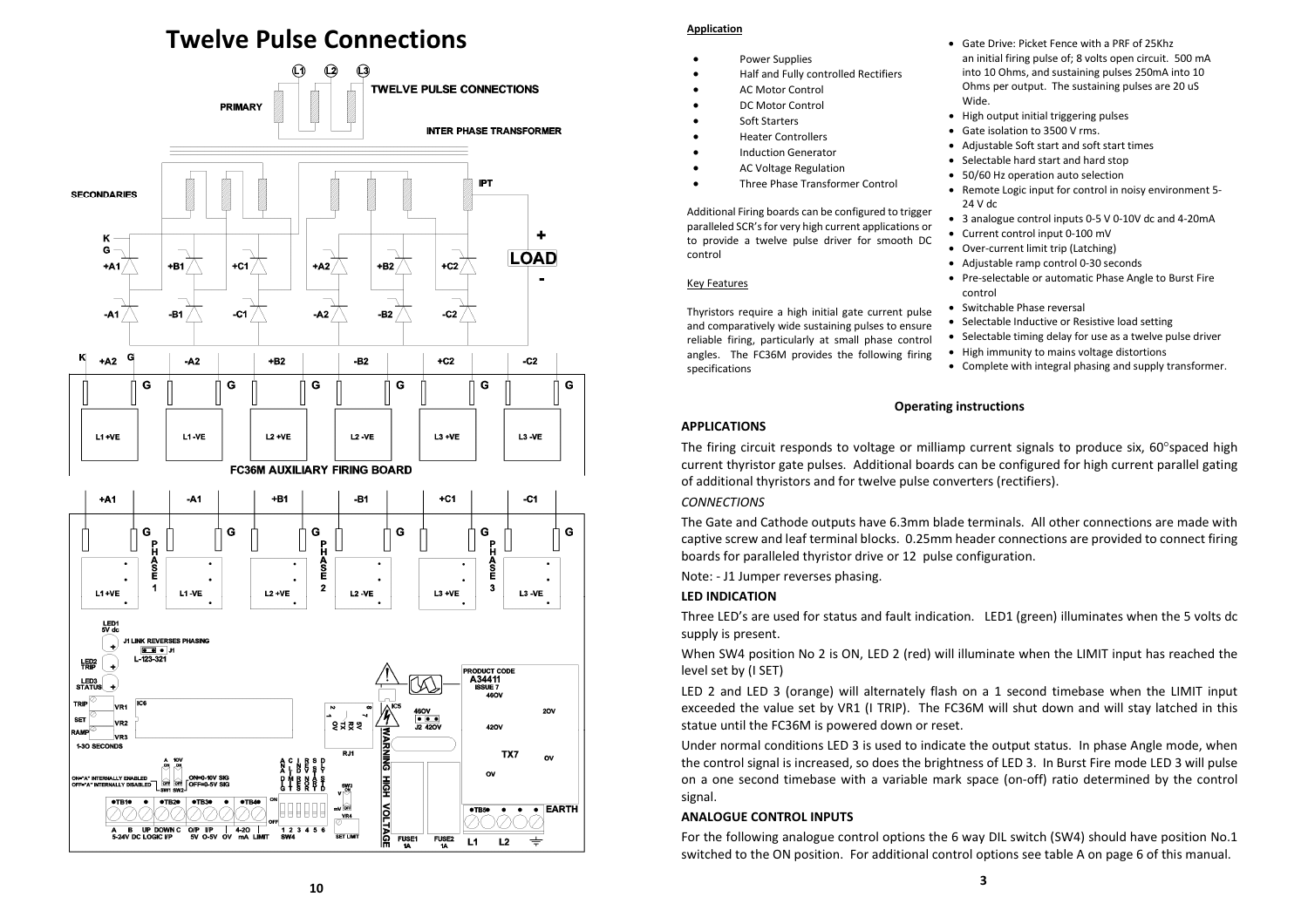### Three Phase Firing Board Model – FC36M

This manual should familiarise the user with the relevant features and specifications of the FC36M firing board and incorporates a simple checkout procedure with typical connection diagrams.

#### FC36M General information

The FC36M is a microprocessor version of the industry standard FC36A originally developed in the 1980s. It is smaller in size than its predecessor with a reduced component count, which increases its reliability. It also has more options available with the selections on a six way DIL switch making it much more versatile and economical. It has an integral supply and timing transformer, which is used as a Phase reference.

The FC36M is a general purpose Phase Angle and Burst Firing circuit designed to be used in a variety of two or three, phase 50/60 Hz applications. It can also be used as a Three single phases to Neutral controller. It is easily configured by the user, to optimise its performance, which is achieved primarily by the use of DIL, switches.

To make a complete three/ phase controller, the FC36M requires power devices, protection fuses and a suitable heatsink. It can be used for driving three phase transformer primaries in either star, delta or phase to neutral configurations and can also be configured to control either three phase, half or fully controlled, thyristor bridges.

It may be used on resistive loads (phase to phase or phase to neutral), using burst fire or phase angle, or a combination of both firing modes. Its analogue signal inputs can be used in conjunction with each other, to set two different output levels. The logic opto-coupled inputs allow for remote control in electrically noisy environments. There are two current set points – the lower one is used for current control and the upper limit, when tripped, will cause the unit to latch in the off state.

The firing circuit is based around the PIC18 Microprocessor running at a clock frequency of 40MHz, generating six controlled thyristor gate pulses nominally displaced by  $60^\circ$ . It can be controlled by either 0 to 5v, 0 to 10v or 4 to 20mA analogue signal or remote 5 to 24V dc logic signal. The logic inputs also provide remote soft start, soft stop and switching from Phase Angle to Burst Fire either manually or automatically.

This model is available in various supply voltages – see technical specifications for more details.

### Remote Programmer

A Commander Module (CM-FC36M/MV) has been introduced to complement this Firing Board. The Commander Module is a Human machine Interface (HMI) control unit, which incorporates a simple keypad to input data and a console that displays all the functional information relating to the firing circuit settings. This includes current control switch settings, the conditions of the inputs and many other features such as timing calibration, slew rate setting.

Its compact size and simple connection by means of a RJ45 lead allows OEMs to easily incorporate the FC36M into their product design and end users can update existing equipment very quickly with little development costs. It can also be supplied with a DIN rail mounting enclosure.

Please refer to the Commander Module manual for further information.

### RECOMMENDATION & SAFETY REQUIREMENTS

Other documents, which may be appropriate for your applications, are available on request.

| <b>CODE</b> | <b>IDENTITY</b> | <b>DESCRIPTION</b>                                                                                                                                                       |
|-------------|-----------------|--------------------------------------------------------------------------------------------------------------------------------------------------------------------------|
| X10229      | <b>RFI</b>      | Filter recommendation: Addressing the EMC directive.                                                                                                                     |
| X10213      | <b>ITA</b>      | Interaction: Uses for phase angle and for burst fire control.                                                                                                            |
| X10255      | <b>SRA</b>      | Safety requirements: Addressing the Low Voltage Directive (LVD)<br>including, Thermal data/cooling, Live parts warning Earth<br>requirements and Fusing recommendations. |
| X10378      | ILR.            | Inductive loads remedy sheet for use with Phase angle controllers.                                                                                                       |
| X10652      | CM-(FC36M/MV)   | Commander module (remote programmer)                                                                                                                                     |
| AP02/4      | COS             | UAL Conditions of sale                                                                                                                                                   |

NOTE: It is recommended that installation and maintenance of this equipment should be carried out by suitably qualified personnel, with reference to the current edition of the I.E.E. Wiring Regulations BS7671. The regulations contain important requirements regarding the safety of electrical equipment. For International Standards refer to I.E.C. Directive I.E.C. 950.